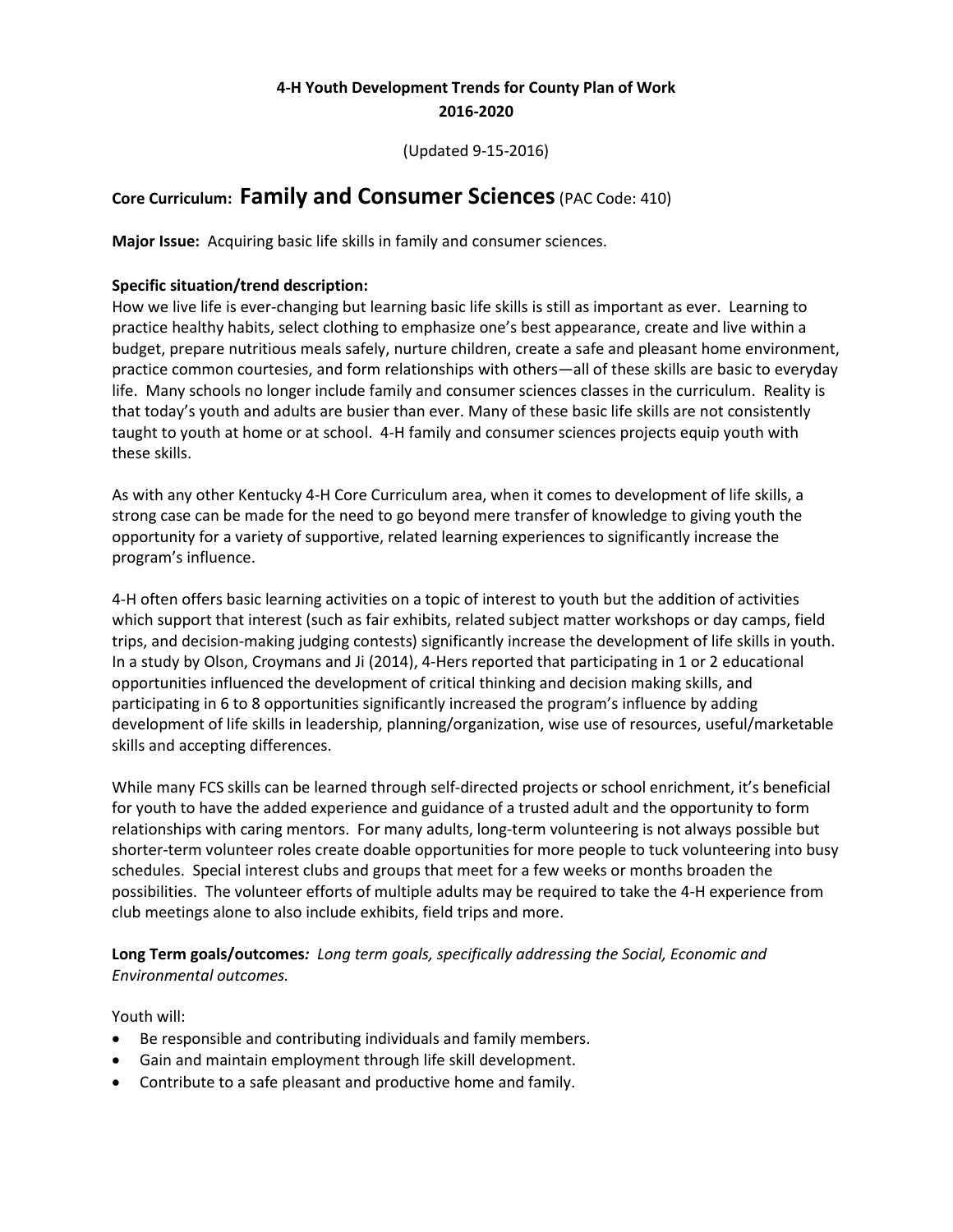**Intermediate goals/outcomes:** *Intermediate goals are expected behaviors and practices that youth/adults will do differently as a result of participating in the 4-*H program.

Youth will:

- Utilize and practice life skills in projects and life situations
- Project a positive image and self-confidence
- Practice responsible consumer and financial decision-making
- Practice healthy eating choices
- Make choices that lead to responsible and beneficial results
- Adopt habits and skills that contribute toward employability in the future

### **Short-term goals/outcomes: As a result of participating in the program…**

Youth will:

- Gain knowledge and develop skills in Family & Consumer Sciences projects and programs
- Understand the decision-making process
- Gain skills in setting a goal and developing a plan of action
- Learn to read and follow instructions

### **Evaluation Measures/Impact Indicators**

Use the Family & Consumer Sciences evaluation template. Insert 2 or more statements about the specific topic taught into the top section of the form.

#### **Impact indicators:**

- Number of youth who reported that they followed instructions step-by-step to do or make things themselves
- Number of youth who reported that they followed safe practices
- Number of youth who reported that they showed another person how to do what they learned to do for themselves
- Number of youth who reported that they set a goal and accomplished it
- Number of youth who demonstrate increased or routine use of life skills learned through 4-H in daily life

**Role of 4-H Youth Development Program-Inputs-** *What are the existing and new resources related to this issue that can be used at the county level.* 

**New efforts on the horizon planned for next Four Year Plan of Work-***Base this on situation/trends, new material available or to be completed and/or completing efforts from current Plan of Work.*

- **Family Life:** *Kentucky 4-H Babysitting Basics 4 Fun and 4 Profit:* added to core in PY 2015-16
- **Consumer & Financial Education:** looking for a replacement for *Consumer Savvy* series
- **Fashion/Grooming/Image:** Revision of *Fashion Magic* as *Project Fashion Forward*—to be available for PY 2016-17
- **Fashion/Grooming/Image:** Addition of *Laundry Knowhow***—**expected to be available in PY 2017-18
- **Food Preparation & Nutrition:** added to core curriculum in PY 2015-16
	- o **Food Science:** *What's on Your Plate*
	- o **Cooking 101-401**
	- o **Teen Cuisine**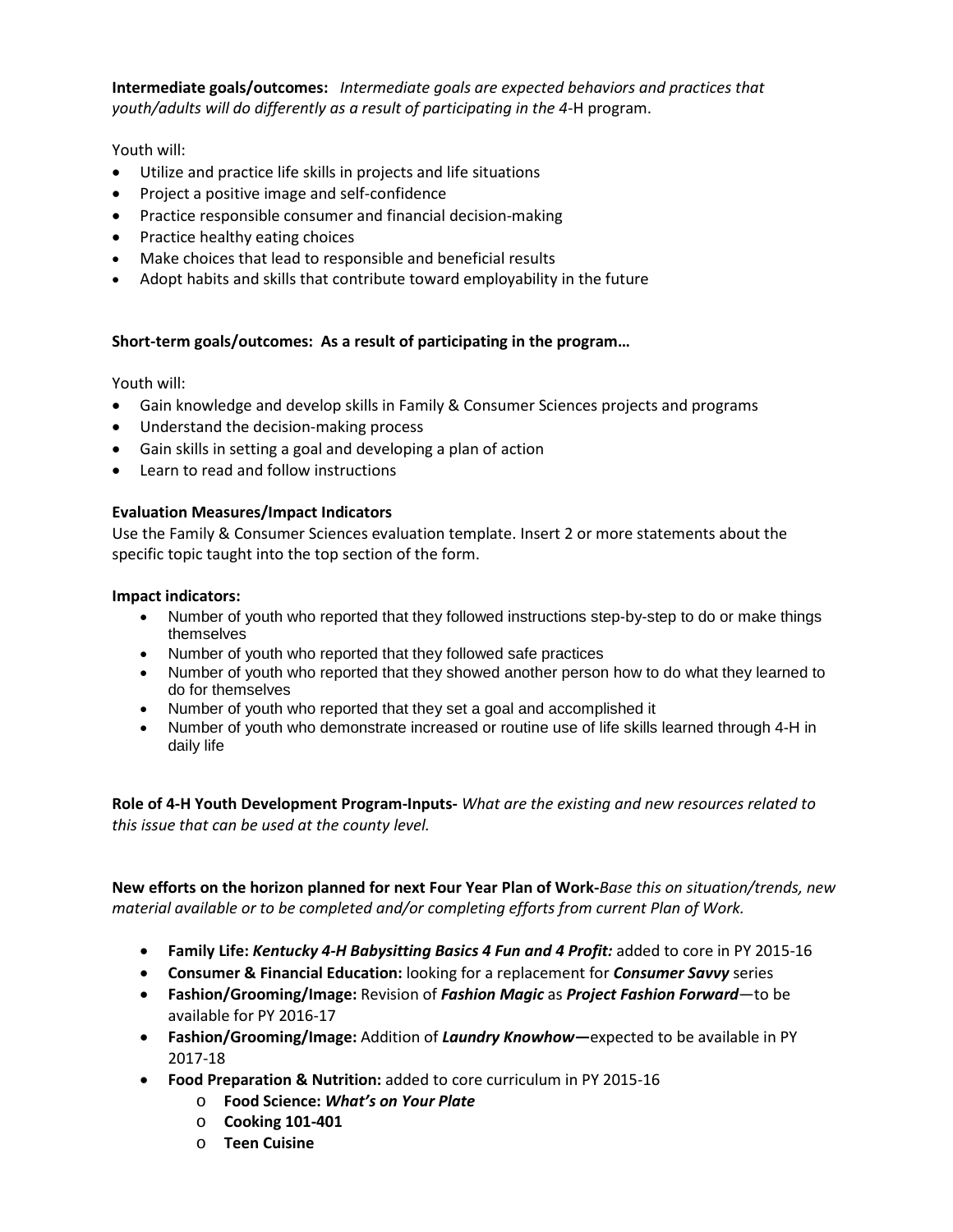- o **Put It Up!**
- **Home Environment:** revised versions available by PY 2017-18
	- **Manners lesson plans:** added to core curriculum in PY 2016-17
- **Textile Science**—*STEAM Clothing: Beyond the Needle*—added to core in PY 2016-17
- **Workforce Preparation**—to be revised in PY 2016-17

# **Existing resources from Core Curriculum-***Take from Core Curriculum Catalog.*

## **Consumer & Financial Education:**

State Contacts: Kimberly Leger, Dr. Bob Flashman (UK), Dr. Joanne Bankston (KSU), Dr. Jennifer Hunter (UK)

## 4-H Build a Million

This curriculum is designed to help youth develop an understanding of personal finance and basic investing. Intended user: volunteers working with a group of youth ages 14-18. It can be adapted for use with younger youth.

Source: eXtension-- <http://campus.extension.org/course/view.php?id=477> Web Web Use online or download and print

Building a Healthy, Wealthy Future (approved for SNAP-ed programming)

This curriculum is designed to help youth understand the relationship between personal behaviors and health and financial success. It is designed for use with youth in grades 6 through 8. It includes a variety of activities and learning lessons that may be used in clubs, special interest groups, school enrichment, and theme camps. Intended user: volunteer working with a group of youth in grades 6-8 Source: KY Cooperative Extension. Download at:

<http://www2.ca.uky.edu/agc/pubs/fcs5/fcs5451/fcs5451.PDF> Web Web Use online or download and print

Consumer Savvy Series:

The Consumer in Me (Level 1) (continue to use until a replacement is available)

Youth experience what it means to be a consumer through saving, spending and sharing. (40 pages) Intended user: youth in grades 3-12 (beginning)

Source: National 4-H Supply Service[; http://www.4-hmall.org/Category/4-hcurriculum-consumer.aspx](http://www.4-hmall.org/Category/4-hcurriculum-consumer.aspx) 4-H Mall BU-08030 \$3.98 (printed) or \$3.99 digital download

Consumer Wise (Level 2) (continue to use until a replacement is available) Youth realize the influence of peer pressure and the power of advertising as they learn to make independent decisions when shopping. (40 pages) Intended audience: youth in grades 3-12

(intermediate)

Source: National 4-H Supply Service[; http://www.4-hmall.org/Category/4-hcurriculum-consumer.aspx](http://www.4-hmall.org/Category/4-hcurriculum-consumer.aspx) 4-H Mall BU-08031 \$3.99 digital download

Consumer Roadmap (Level 3) (continue to use until a replacement is available) Teens navigate the potholes in the marketplace en route to becoming savvy consumers. (40 pages) Intended user: youth in grades 3-12 (advanced) Source: National 4-H Supply Service[; http://www.4-hmall.org/Category/4-hcurriculum-consumer.aspx](http://www.4-hmall.org/Category/4-hcurriculum-consumer.aspx) 4-H Mall BU-08032 \$3.99 digital download

Consumer Savvy Helper's Guide (continue to use until a replacement is available) This guide includes resources for helpers who facilitate learning for all ages of youth. Numerous group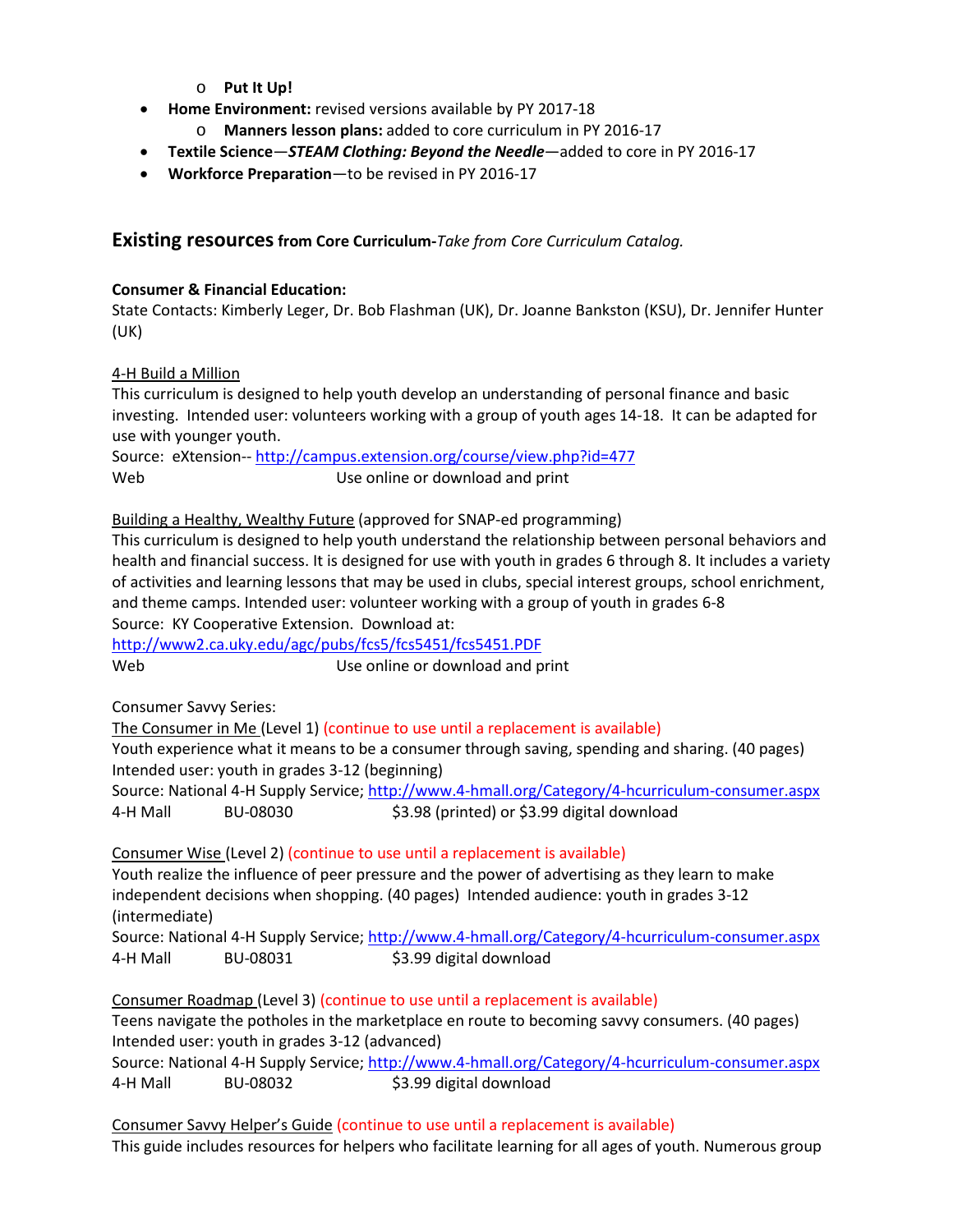activities help youth develop essential life skills as they pursue their interest in consumer education. (40 pages) Intended user: volunteers working with youth

Source: National 4-H Supply Service[; http://www.4-hmall.org/Category/4-hcurriculum-consumer.aspx](http://www.4-hmall.org/Category/4-hcurriculum-consumer.aspx) 4-H Mall BU-08033 \$3.99 digital download

### Financial Champions Helper's Guide (being discontinued; will be replaced)

Youth participate in group experiences and financial activities. An interactive web-based game reinforces the concepts learned in this curriculum. (48 pages) Intended user: volunteers working with youth

Source: National 4-H Supply Service[; http://www.4-hmall.org/Category/4-hcurriculum-financial.aspx](http://www.4-hmall.org/Category/4-hcurriculum-financial.aspx) 4-H Mall BU-07712 \$3.98

## High School Financial Planning Student Workbook

The NEFE High School Financial Planning Program® (HSFPP) is a six-unit program which provides teens with a greater understanding of and ability to manage their personal finances in the areas of goal setting, budgeting, saving, credit, and risk management. (120 pages) Intended user: youth in grades 9- 12

Source: National Endowment for Financial Education. Contact Bob Flashman at [rflashma@uky.edu](mailto:rflashma@uky.edu) for an information packet and order form.

NEFE HSFP WorkbookNo charge

## High School Financial Planning Instructor Manual

The NEFE High School Financial Planning Program® (HSFPP) is a six-unit program which provides teens with a greater understanding of and ability to manage their personal finances in the areas of goal setting, budgeting, saving, credit, and risk management. The Instructor's Manual includes unique games, simulations, case studies, and interactive exercises to provide hands-on experience for students to test and apply the financial principles and concepts being taught. (405 pages) Intended user: volunteers working with youth

Source: National Endowment for Financial Education. Contact Bob Flashman at [rflashma@uky.edu](mailto:rflashma@uky.edu) for an information and resources.

NEFE HSFP WorkbookNo charge

### High School Financial Planning Resources

A variety of additional educational resources are identified for each of the six units in the NEFE High School Financial Planning Program® (HSFPP). Includes "Weekly Updates" on hot topics currently in the news. Intended user: volunteers working with youth

Source: Contact Bob Flashman at [rflashma@uky.edu](mailto:rflashma@uky.edu) for an information and resources. Web

# It's Your Reality Introduced December 2014

**It's Your Reality** is a curriculum teaching financial management concepts. It's a combination of *Reality Store* and *Dollars and Sense* that's we've known in the past and lots more. Agents will be able to pick and choose from a variety of lesson plans to make up 6 hours of instruction appropriate to the age of the youth. The instruction will be followed by an event very similar to "*Dollars and Sense*" or "*Reality Store*" where youth put what they've learned about financial management into practice. ( pages) Intended user: Instructor working with youth ages 9-18

Source: KY Cooperative Extension; Download at: Agent Resource Guide under "I"—It's Your Reality. KYCES Download

### **Entrepreneurship:**

State Contact: Kimberly Adams Leger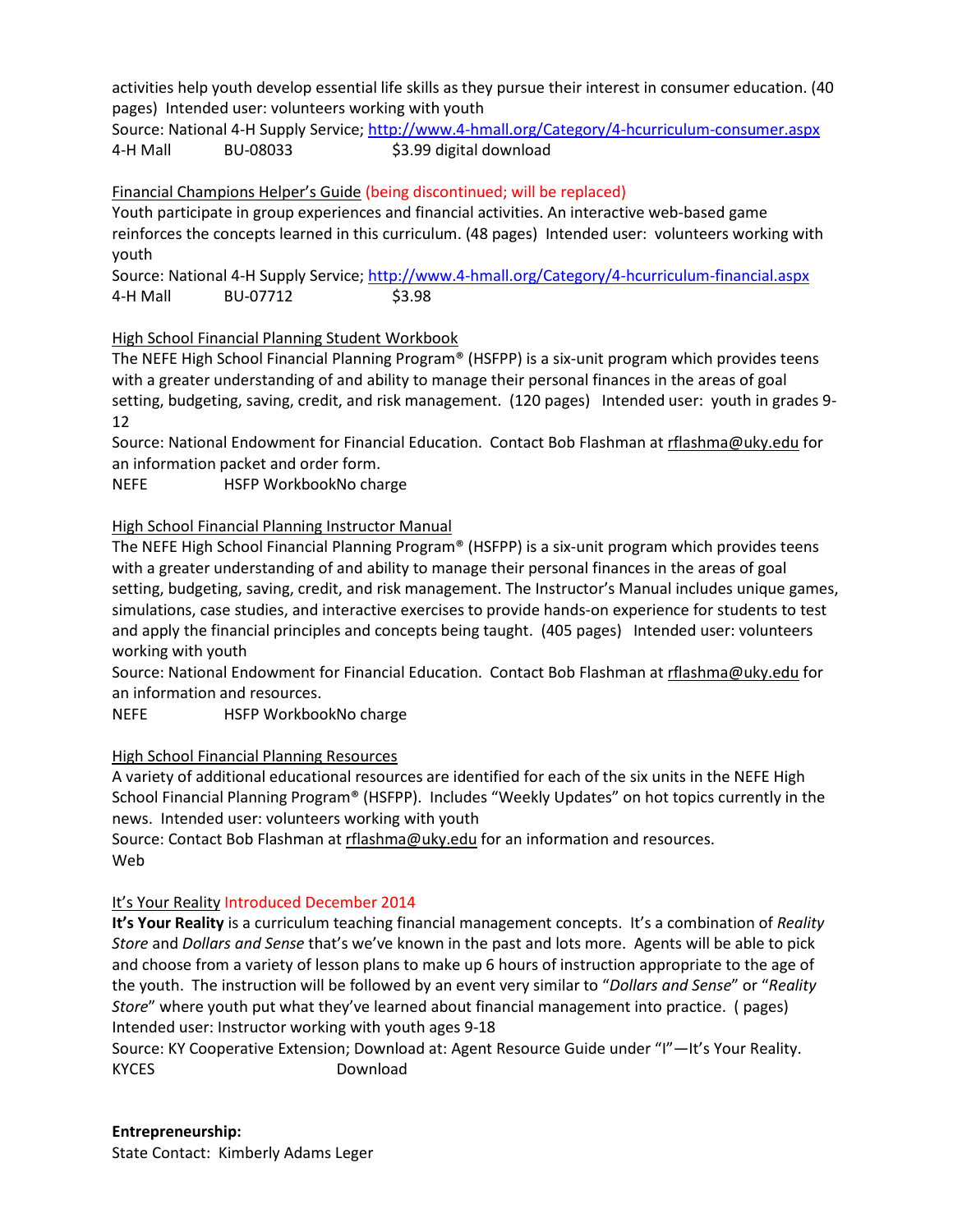### American Private Enterprise

Using the APE curriculum, local business professionals and owners teach youth scholars about the American economy, where it fits in the global economy, and how Americans organize to form businesses. They learn about corporations, cooperatives, partnerships, and individual businesses. The local APE program may be done in 1-2 hour sessions over the course of 6-8 weeks or as a 3-day high impact workshop. Intended user: juniors in high school and volunteer instructors.

Source: UK Agriculture Economics Department, contact Quentin Tyler a[t quentin.tyler@uky.edu](mailto:quentin.tyler@uky.edu) or call 859-257-3482. Download curriculum at:<http://www.uky.edu/Ag/apes/welcome.html> or from the Agent's Resource Guide under "American Private Enterprise System."

## Be the "E" Member

Youth learn business types, products and pricing, marketing, partnerships, agreements and contracts. The booklet guides youth through the process of creating a business plan and starting a business. They will do market surveys, budget forecasts, exit strategies, learn about ethics and more. ( pages) Target audience: middle & high school youth.

Source: National 4-H Supply Service[; http://www.4-hmall.org/Category/4-hcurriculum-](http://www.4-hmall.org/Category/4-hcurriculum-entrepreneurship.aspx)

[entrepreneurship.aspx](http://www.4-hmall.org/Category/4-hcurriculum-entrepreneurship.aspx) 4-H Mall 08035 \$10.00

# Be the "E" Helper's Guide

This guide includes an extensive background on life skills, teaching using the Experiential Learning Model, background on entrepreneurship, and answers to questions in youth manual. Experiential activities are correlated to the national education standards. ( pages) Target audience: volunteers working with middle & high school youth.

Source: National 4-H Supply Service[; http://www.4-hmall.org/Category/4-hcurriculum-](http://www.4-hmall.org/Category/4-hcurriculum-entrepreneurship.aspx)

[entrepreneurship.aspx](http://www.4-hmall.org/Category/4-hcurriculum-entrepreneurship.aspx)

4-H Mall 08036 \$4.95

# Be the "E" Lesson Plans

These lesson plans are for use with the Be the "e" materials. Target audience: volunteers working with middle & high school youth entrepreneurs.

Source: KY Cooperative Extension; Download from Agent's Resource Guide under "entrepreneurship." KY CES Download from Agent's Resource Guide

# **Family Life (previously Child Care):**

State Contact: Interim Martha Welch

### Kentucky 4-H Babysitting Basics 4 Fun and 4 Profit Member Manual

This member's manual is made up of eight chapters and includes the topics: qualities of an effective babysitter; basic care of infants and children; child development; play and activities; emotional development; caring for a sick or injured child; safety consciousness; and setting up your business. (68 pages) Intended user: youth in grades 6-12.

Source: KY Cooperative Extension; Download at: [http://4-h.ca.uky.edu/sites/4](http://4-h.ca.uky.edu/sites/4-h.ca.uky.edu/files/final_pdf_ky_4-h_babysitting_member_manual_9-16-15.pdf) [h.ca.uky.edu/files/final\\_pdf\\_ky\\_4-h\\_babysitting\\_member\\_manual\\_9-16-15.pdf](http://4-h.ca.uky.edu/sites/4-h.ca.uky.edu/files/final_pdf_ky_4-h_babysitting_member_manual_9-16-15.pdf) KY CES Web Download & print

### Kentucky 4-H Babysitting Basics 4 Fun and 4 Profit Leader's Guide

This guide outlines eight one-hour sessions and one optional session. The topics are aligned with the member's manual. The topics include: qualities of an effective babysitter; basic care of infants and children; child development; play and activities; emotional development; caring for a sick or injured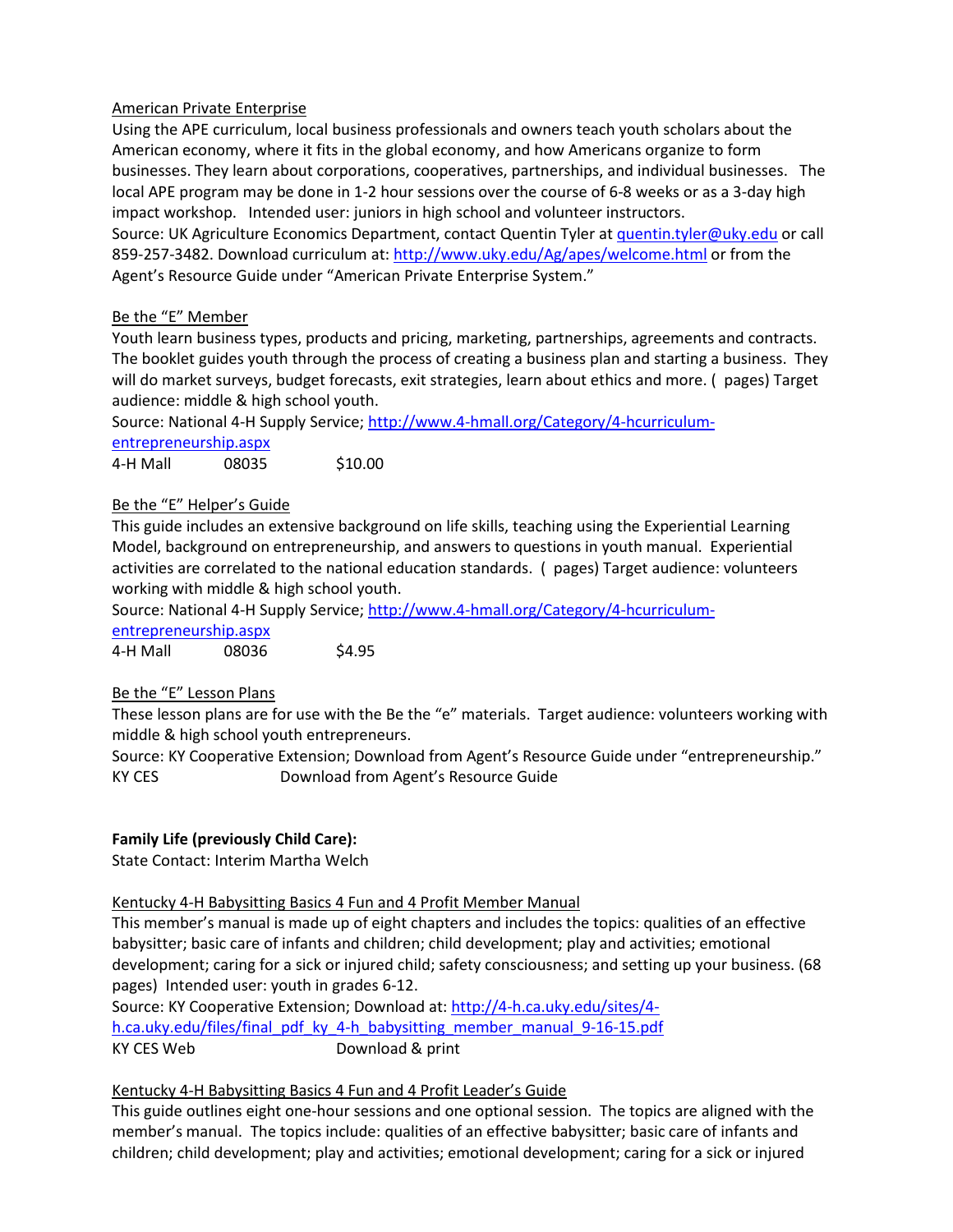child; safety consciousness; and setting up a babysitting business. (118 pages) Intended user: volunteers working with a group of youth in grades 6-12.

Source: KY Cooperative Extension; Download at: [http://4-h.ca.uky.edu/sites/4](http://4-h.ca.uky.edu/sites/4-h.ca.uky.edu/files/final_combined_pdf_babysitting_curriculum_leaders_guide.pdf) [h.ca.uky.edu/files/final\\_combined\\_pdf\\_babysitting\\_curriculum\\_leaders\\_guide.pdf](http://4-h.ca.uky.edu/sites/4-h.ca.uky.edu/files/final_combined_pdf_babysitting_curriculum_leaders_guide.pdf) KY CES Web Download & print

## FRED (Fathers Reading Every Day) Father's/Family Guide

FRED is a 4-week program designed to encourage fathers to read to their children every day. This guide explains the process and provides tips and a list of quality books available at local libraries. (27 pages) Intended user: fathers, father figures or family members of children. Additional resources are available online at this address:<https://extension-fine-arts.ca.uky.edu/special%20projects> Source: KY Cooperative Extension; Download at: [https://extension-fine-arts.ca.uky.edu/sites/extension](https://extension-fine-arts.ca.uky.edu/sites/extension-fine-arts.ca.uky.edu/files/2013_fred_family_guide_0.pdf)[fine-arts.ca.uky.edu/files/2013\\_fred\\_family\\_guide\\_0.pdf](https://extension-fine-arts.ca.uky.edu/sites/extension-fine-arts.ca.uky.edu/files/2013_fred_family_guide_0.pdf) KY CES Web Download & print

## FRED (Fathers Reading Every Day) Facilitator's Guide

FRED is a 4-week program designed to encourage fathers to read to their children every day. This guide outlines the program for an agent or volunteer working with a group of fathers/parents. (27 pages) Intended user: facilitator for a group of parents. Additional resources are available online at this address:<https://extension-fine-arts.ca.uky.edu/special%20projects>

Source: KY Cooperative Extension; Download at: [https://extension-fine-arts.ca.uky.edu/sites/extension](https://extension-fine-arts.ca.uky.edu/sites/extension-fine-arts.ca.uky.edu/files/2013_fred_facilitator_guide.pdf)[fine-arts.ca.uky.edu/files/2013\\_fred\\_facilitator\\_guide.pdf](https://extension-fine-arts.ca.uky.edu/sites/extension-fine-arts.ca.uky.edu/files/2013_fred_facilitator_guide.pdf)

KY CES Web Download & print

### **Fashion/Grooming/Image:**

State Contact: Marjorie Baker

### Looking Good, Feeling Great: Fashion Magic Facilitator's Lesson Plans

These lesson plans are to be used with the Fashion Magic series. The lessons include: What is Your Body Image?, Body Image and the Media, Getting to Know Yourself, Color is Magic, and Personal Clothing Style. Each lesson takes approximately 45 minutes to complete. Intended user: volunteer working with a group of youth in grades 6-12.

Source: KY Cooperative Extension; Download at: Agent Resource Guide under "F"— Fashion/Grooming/Image. See "Lesson Plans." KYCES Download & print

### Fashion Magic: Wardrobe Planning Being updated—use until new curriculum is available

Guys and girls learn to select clothing which fits his/her unique personal style, lifestyle, and body type. They learn to determine clothing "needs" in relation to other garments already in their closet. Youth complete several activities getting to know him/herself better and conduct an inventory of garments already in the closet. Youth are to complete this project before doing either of the other projects in this series. (32 pages) Intended user: youth in grades 6-12 (Beginning) Source: KY Cooperative Extension, Ag Distribution Services; Download at: <http://www.ca.uky.edu/agc/pubs/4jd/4jd10pa/4jd10pa.pdf>

KY CES 4JD-10PA Order at no charge or download

Fashion Magic: In the Marketplace Being updated—use until new curriculum is available In this project, guys and girls build on what they learned "Wardrobe Planning". They learn to make the most of clothing dollars through sound shopping skills and marketplace savvy. Looking cool doesn't have to be expensive. (24 pages) Intended user: youth in grades 6-12 (Advanced Option A)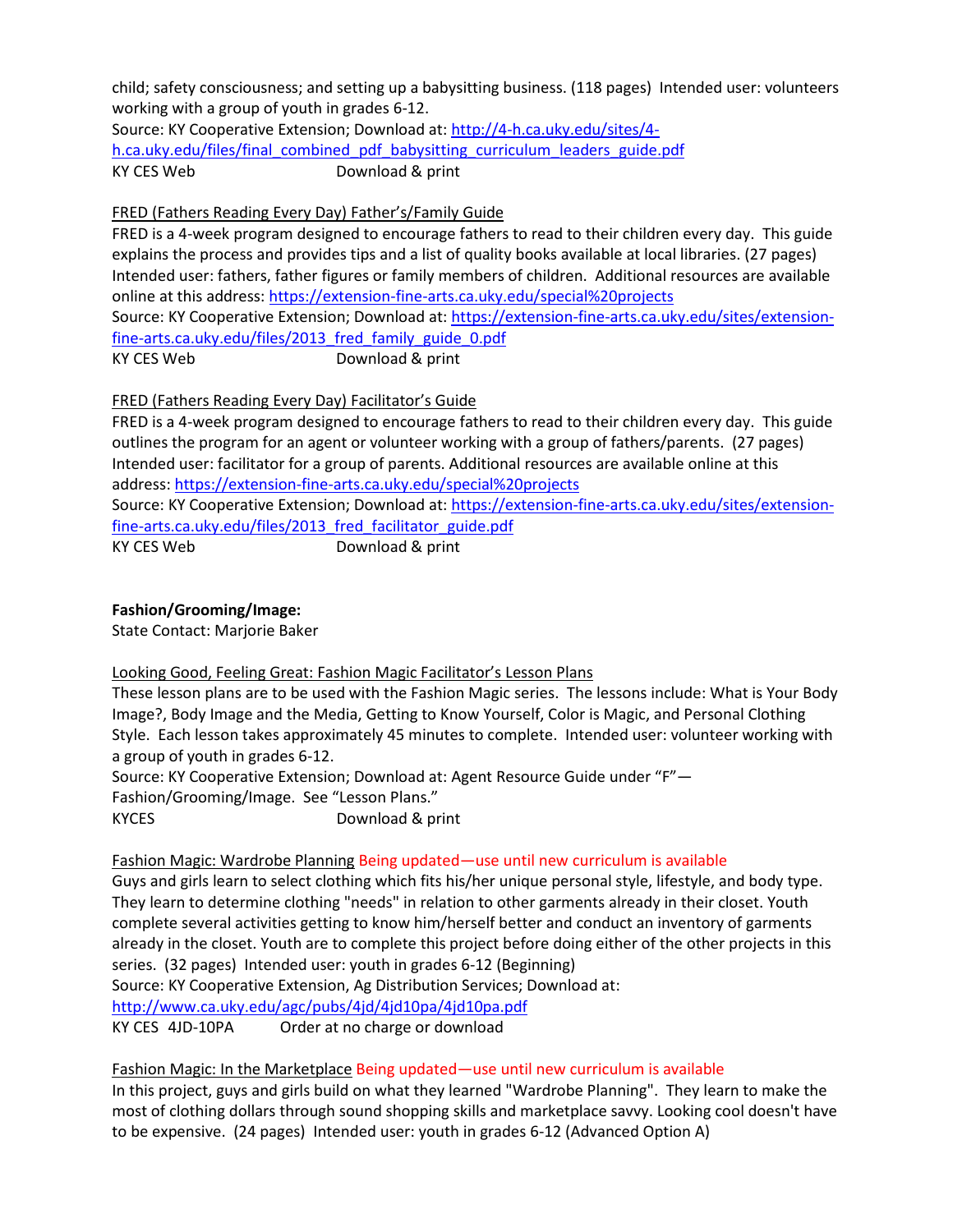Source: KY Cooperative Extension, Ag Distribution Services; download at: <http://www.ca.uky.edu/agc/pubs/4jd/4jd11po/4jd11po.pdf> KY CES 4JD-11PO Download and print

Fashion Magic: Clothing Coordination Being updated—use until new curriculum is available After completing the wardrobe inventory and get-to-know yourself activities in "Wardrobe Planning", youth may begin work on this project. Guys and girls learn to mix and match garments in the wardrobe for a variety of looks and occasions. (24 pages) Intended user: youth in grades 6-12 (Advanced Option B)

Source: KY Cooperative Extension, Ag Distribution Services KY CES 4JD-12PO Order at no charge

## **Food Preparation & Nutrition:**

State Contacts: Dr. Sandra Bastin, Debbie Clouthier, Debra Cotterill, Jackie Walters, and Brooke Jenkins-Howard

## Super Star Chef (Basic Preparation Skills) (approved for SNAP-ed programming)

This curriculum teaches basic food preparation skills to youth with little or no previous kitchen experience. Sessions include: 1) It's All in the Recipe, 2) A Feast for Your Eyes, 3) It's a Wash, 4) Portion Distortion, 5) Counting on You, 6) Measuring Savvy, 7) Spoiled Rotten—Play It Safe, 8) What's Behind a Label, and 9) Flavor Calculations. Sessions may be done as a series or as a one-day cooking school. Intended user: volunteers who work with youth and youth ages 9-18.

Source: KY Cooperative Extension. CD/DVD was distributed to every county in 2008. Also available in Agent's Resource Guide for download under "S" or "F"—"Food Preparation".

KY CES order # TBA DVD or download for free

# Super Star Chef Goes to Farmers Market (approved for SNAP-ed programming)

This curriculum is the second part of the Super Star Chef. The curriculum highlights the selection, storage, cooking, and nutritional value of fruits and vegetables purchased from the local farmers market. Session titles include: 1) A Visit to Farmers Market, 2) Safe Harvest, 3) The Edible Rainbow, 4) Versatile Vegetables, 5)Healthful Beginnings, 6)The Thrill of the Grill, and 7) Cooking with Herbs. Sessions may be done as a series or one-day cooking school. Intended user: volunteers working with youth and youth ages 9-18.

Source: KY Cooperative Extension. CD/DVD was distributed to every county in 2008. Also available in Agent's Resource Guide for download under "S" or "F"—"Food Preparation". KY CES order # TBA DVD or download for free

# Super Star Chef Kneads a Little Dough (approved for SNAP-ed programming)

This curriculum is the third part of the Super Star Chef series. This curriculum helps youth develop skills in making a variety of bread products—cookies, quick bread, cakes, pies/cobblers, yeast bread and bread machines. Sessions may be done as a series of meetings or a cooking school. Intended user: volunteers working with youth and youth ages 9-18.

Source: KY Cooperative Extension. DVD was distributed to every county in December 2011. Also available in Agent's Resource Guide for download under "S" or "F"—"Food Preparation". KY CES order # TBA DVD or download for free

Teen Cuisine (approved for SNAP-ed programming)

Teens learn basic cooking and meal planning skills through hands-on activities. They learn cooking terms, measuring, food budgeting and nutrition based on MyPlate. (34 pages) Intended user: youth in grades 6-12

Source: Virginia Cooperative Extension; print from Agent's Resource Guide, "F"—Food.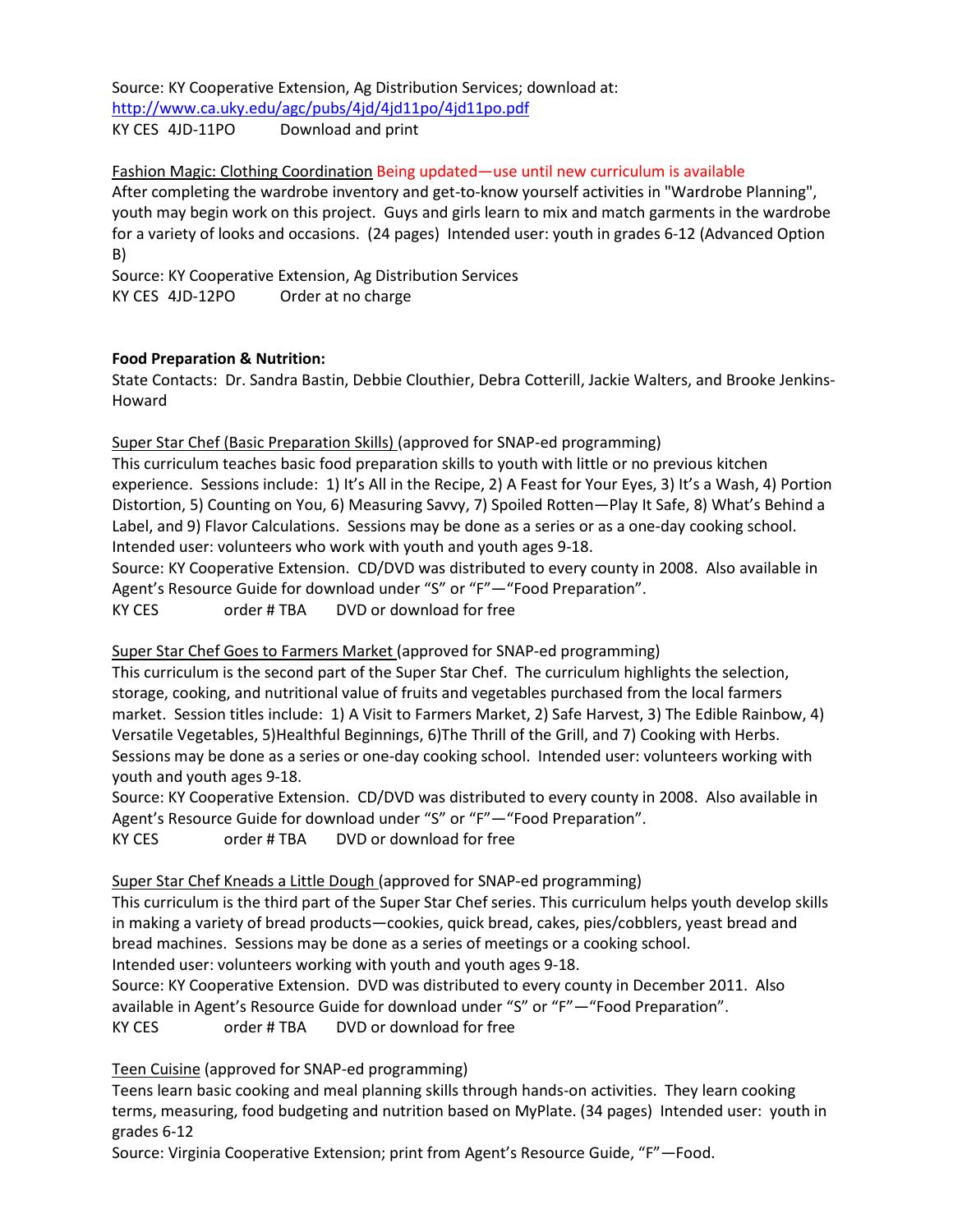## VA CES Print from Resource Guide

Teen Cuisine Leader's Guide (approved for SNAP-ed programming)

This publication is a guide for volunteers working with a group of youth on "Teen Cuisine." (67 pages) Intended user: facilitators working with youth in grades 6-12

Source: Virginia Cooperative Extension; print from Agent's Resource Guide, "F"—Food.

VA CES Print from Resource Guide

## *4-H Cooking series:*

Cooking 101 (approved for SNAP-ed programming)

This publication helps youth develop the basic food preparation skills, kitchen and food safety, and measurements. Includes 30 pages of recipes. (83 pages) Intended user: youth learning beginning skills Source: 4-H Mall at:<http://www.4-hmall.org/Product/all-cooking/cooking-101/01512Y.aspx> 4-HMall 01512Y \$9.95

## Cooking 201 (approved for SNAP-ed programming)

This publication builds on the skills learned in Cooking 101. Youth focus on whole grains, quick breads, handling and preparing meat, food safety, preparing sauces, cream soups, and gravy, and understanding food labels. Includes 60 pages of recipes. (96 pages) Intended user: youth learning intermediate skills or who have completed Cooking 101.

Source: 4-H Mall at:<http://www.4-hmall.org/Product/all-cooking/cooking-201/01513Y.aspx> 4-HMall 01513Y \$9.95

Cooking 301 (approved for SNAP-ed programming)

This publication builds on the skills learned in Cooking 101 and 201. Youth plan and prepare food on a grill, plan and prepare food for a party, learn to make yeast breads and cakes, use a slow cooker and conduct a variety of food experiments. Includes 80 pages of recipes. (128 pages) Intended user: youth learning intermediate to advanced cooking skills or have completed Cooking 101 and 201. Source: 4-H Mall at:<http://www.4-hmall.org/Product/all-cooking/cooking-301/01514Y.aspx> 4-HMall 01514Y \$9.95

# Cooking 401 (approved for SNAP-ed programming)

This publication builds on the skills learned in Cooking 101, 201 and 301. Youth develop skills related to: using spices/herbs, how to prepare celebration meals, make candy, bake pastries and foam cakes, use dry- and moist-heat cooking methods and conduct a variety of food experiments. Includes recipes throughout the book. (128 pages) Intended user: youth learning advanced skills or who have completed Cooking 101, 201, and 301.

Source: 4-H Mall at:<http://www.4-hmall.org/Product/all-cooking/cooking-401/01515Y.aspx> 4-HMall 01515Y \$9.95

4-H Cooking Helper's Guide (approved for SNAP-ed programming)

This publication prepares volunteers to work with a group of youth on 4-H Cooking 101-401 projects. (24 pages) Intended user: volunteers working with a group of youth.

Source: 4-H Mall at:<http://www.4-hmall.org/Product/all-cooking/cooking-helpers-guide/01516F.aspx> 4-HMall 01516Y \$9.95

# Put It Up! Series

This series includes youth publications and a leader's guide. Youth learn the six methods of preserving food: boiling water canning, making jam, pickling, freezing, drying and pressure canning. Intended user: volunteers working with a group of youth and youth ages 9-18. Includes a series of posters.

Source: National Center for Home Food Processing and Preservation, go to: [http://nchfp.uga.edu/.](http://nchfp.uga.edu/) Look for *Put It Up!* Youth curriculum. Group leader must register group at this website to use the materials.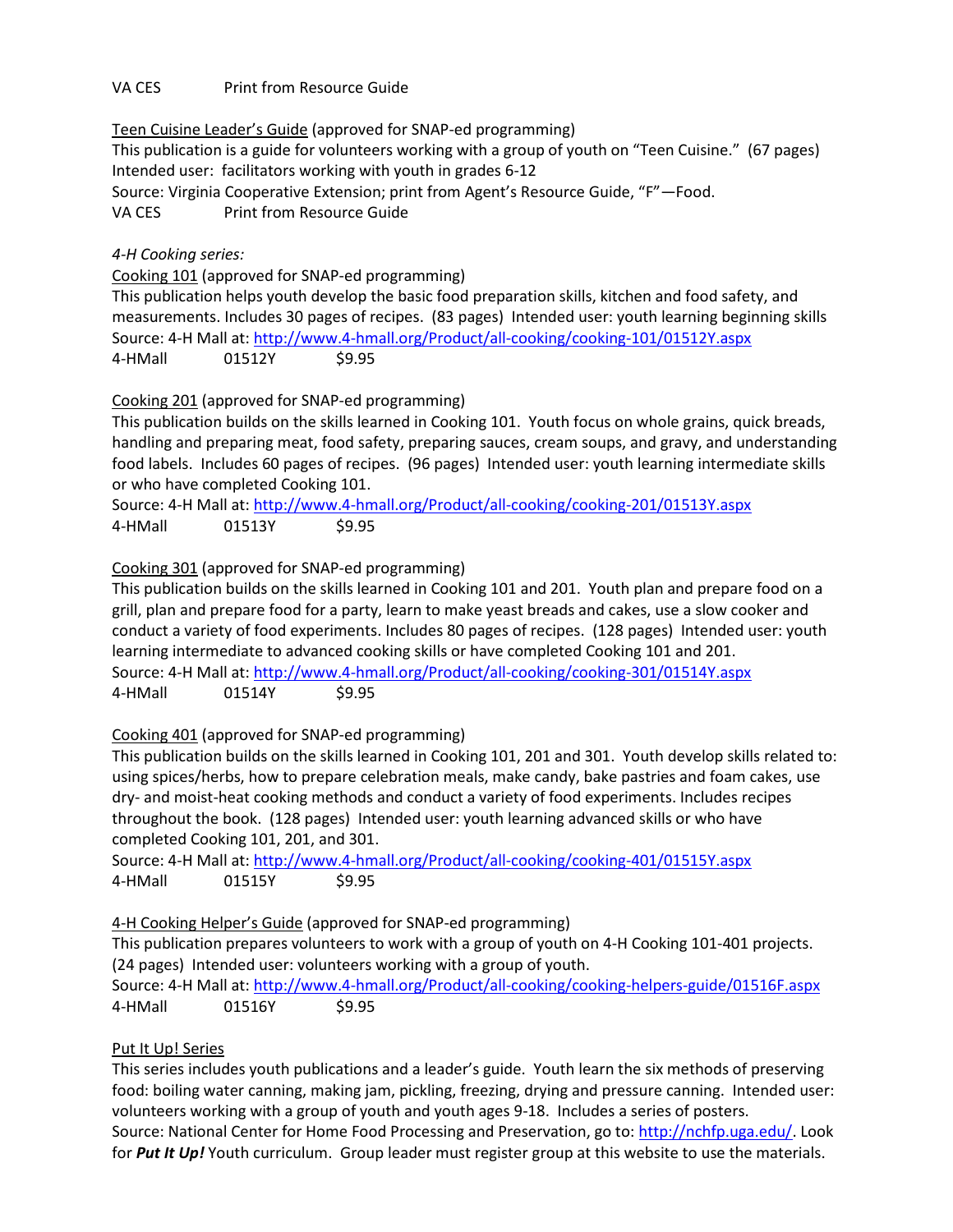NCHFP Download and print

International Foods

Youth study customs and prepare foods typical of families living in Mexico, Germany, Italy, and Japan. (20 pages) Intended user: youth ages 12-18 Source: Kentucky Cooperative Extension Service, Ag Distribution Services; Download at <http://www.ca.uky.edu/agc/pubs/4jg/4jg07pb/4jg07pb.pdf> (Link) KY CES 4JG-07PB Order at no charge or download

Exploring MyPlate with Professor Popcorn **–**(Approved for SNAP-ed programming) Updated 2013 This curriculum has been revised to include MyPlate. Professor Popcorn specifically teaches youth about MyPlate and how to use it as a guide to healthy eating. It also emphasizes the need for food safety and physical activity for grades 1-6. The curriculum is a series of 5 lesson plans for each grade. Lesson 1: MyPlate; Lesson 2: Grains; Lesson 3: Vegetables; Lesson 4: Milk; Lesson 5: Meat and Beans. While the general focus for each grade is the same, the learning activities and topics included are different. Pre- and post-tests are included. While this curriculum can be used in multiple settings, it fits very well in school settings. Pick and choose from a variety of learning activities to fit the time available. Intended user: Volunteers leading groups of youth in grades 1-6.

Source: Kentucky CES; Available in Agent's Resource Guide for download under "F"—"Food Preparation".

KY CES Download and print your own

Kentucky Farm 2 School (approved for SNAP-ed programming)

The Kentucky Farm 2 School (KF2S) Curriculum is a series of eight lessons to teach youth to: 1) Recognize the source of their foods; 2) Explain the relationship of local production to improved food quality and nutrition; 3) Understand the importance of thriving agricultural businesses to healthy communities; 4) Identify the skills and knowledge individuals need to succeed in the farming industry; 5) Increase consumption of locally produced food and agricultural products; 6) Increase consumption of fruits and vegetables. This research-based curriculum provides: curriculum overview, Kentucky core academic standards, curriculum matrix, planning guide, tips for delivery, evaluation tools, additional resources, and references. The curriculum includes an introductory unit, one unit for each food/commodity group, a unit on oils and sugars, and a summary unit. Each interactive unit contains a facilitator's guide/lesson plan and handouts and/or activity sheets. Intended User: volunteers working with high school aged youth

**Source:** Kentucky Cooperative Extension, hard copies available from Jackie Walters (859-257-2948); Download from the Kentucky Department of Agriculture site at:

[http://www.kyagr.com/consumer/documents/FD\\_FS\\_Curriculum.pdf](http://www.kyagr.com/consumer/documents/FD_FS_Curriculum.pdf) KY CES Download and print

Wellness in Kentucky **(**WIN) (approved for SNAP-ed programming)

WIN is a 10-part curriculum targeting youth ages 10-13 years old. The goal is improved health status for Kentucky youth and their families. The objectives for youth include: Eating a variety of food in moderation; Balancing calorie intake with calories used; Increasing fruit and vegetable consumption; and Being active daily. Lesson plans are included for 30-40 minute sessions on the following topics: Variety, Balance, and Moderation; Focus on Flavor; B.O.N.E.S. (Calcium for bone strength); Physical activity; Fruits and Vegetables; Portion sizes; Fiber; Fat; and Added sugar. Handouts are camera-ready. **Intended User:** youth ages 10-13 years old, volunteers working with youth ages 10-13 Source: Kentucky Cooperative Extension; Available in Agent's Resource Guide for download under "F"— "Food Preparation."

KY CES Download and print

*What's on Your Plate series:*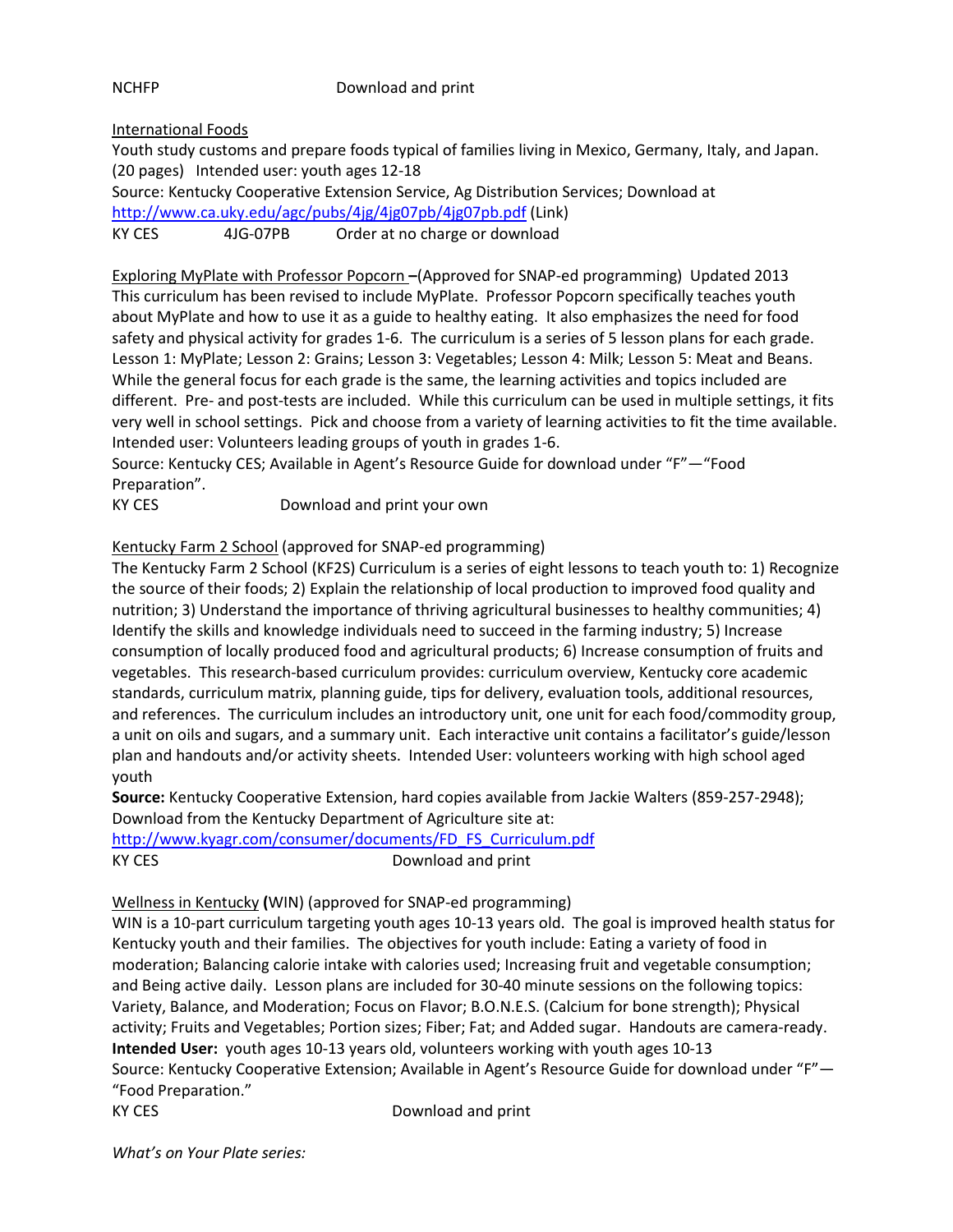# What's on Your Plate: The Secrets of Baking—Youth Journal (Unit 1) (approved for SNAP-ed programming)

The Youth Science Journal leads learners through the experiments and provides them with use-at-home information. Unit 1 uncovers "The Secrets of Baking" with activities to understand the science of baked goods—gluten, leavening and proper mixing—and the best methods for making these foods. Youth learn the building blocks of food science using chemistry, biology, and physics in a "kitchen laboratory" setting. (pages) Intended user: Youth

Source: 4-H Mall;<http://www.4-hmall.org/Category/food-sci.aspx> 4-H Mall 01411Y \$9.95

### What's on Your Plate: The Secrets of Baking—Facilitator's Guide (Unit 1) (approved for SNAP-ed programming)

Unit 1 uncovers "The Secrets of Baking" with activities to understand the science of baked goods gluten, leavening and proper mixing—and the best methods for making these foods. The Facilitator Guide provides tips and photos for successfully doing the activities. Each unit contains three activities for beginner through advanced learners. Short, online tutorial videos show exactly what you need to know and explain the science behind the experiments. (pages) Intended user: Volunteers working with group of youth

Source: 4-H Mall;<http://www.4-hmall.org/Category/food-sci.aspx> 4-H Mall 01415F \$12.95

# What's on Your Plate: The Power of Protein Chemistry—Youth Journal (Unit 2) (approved for SNAP-ed programming)

The Youth Science Journal leads learners through the experiments and provides them with use-at-home information. Unit 2, "The Power of Protein Chemistry," explores the many ways eggs are used in foods, and how milk turns into cheese. Youth learn the building blocks of food science using chemistry, biology, and physics in a "kitchen laboratory" setting. (pages) Intended user: Youth

Source: 4-H Mall;<http://www.4-hmall.org/Category/food-sci.aspx> 4-H Mall 01412Y \$9.95

# What's on Your Plate: The Power of Protein Chemistry—Facilitator's Guide (Unit 2) (approved for SNAPed programming)

This Facilitator Guide provides tips for success for teaching "The Power of Protein Chemistry." Each unit contains three activities for beginner through advanced learners. Step-by-step guide with instructions, pictures and explanations includes pages from the Youth Science Journals along with answer key. Short online tutorial videos provide science explanations and demonstrations for doing the activities. (pages) Intended user: Volunteers working with group of youth

Source: 4-H Mall;<http://www.4-hmall.org/Category/food-sci.aspx> 4-H Mall 01416F \$12.95

# What's on Your Plate: The Inner Mysteries of Fruits & Vegetables—Youth Journal (Unit 3) (approved for SNAP-ed programming)

The Youth Science Journal leads learners through the experiments and provides them with use-at-home information. Unit 3 dives into "The Inner Mysteries of Fruits and Vegetables." Activities investigate how to prepare fruits and vegetables so they taste and look appealing in color and texture. Youth learn the building blocks of food science using chemistry, biology, and physics in a "kitchen laboratory" setting. (pages) Intended user: Youth

Source: 4-H Mall;<http://www.4-hmall.org/Category/food-sci.aspx> 4-H Mall 01413Y 59.95

What's on Your Plate: The Inner Mysteries of Fruits & Vegetables—Facilitator's Guide (Unit 3) (approved for SNAP-ed programming)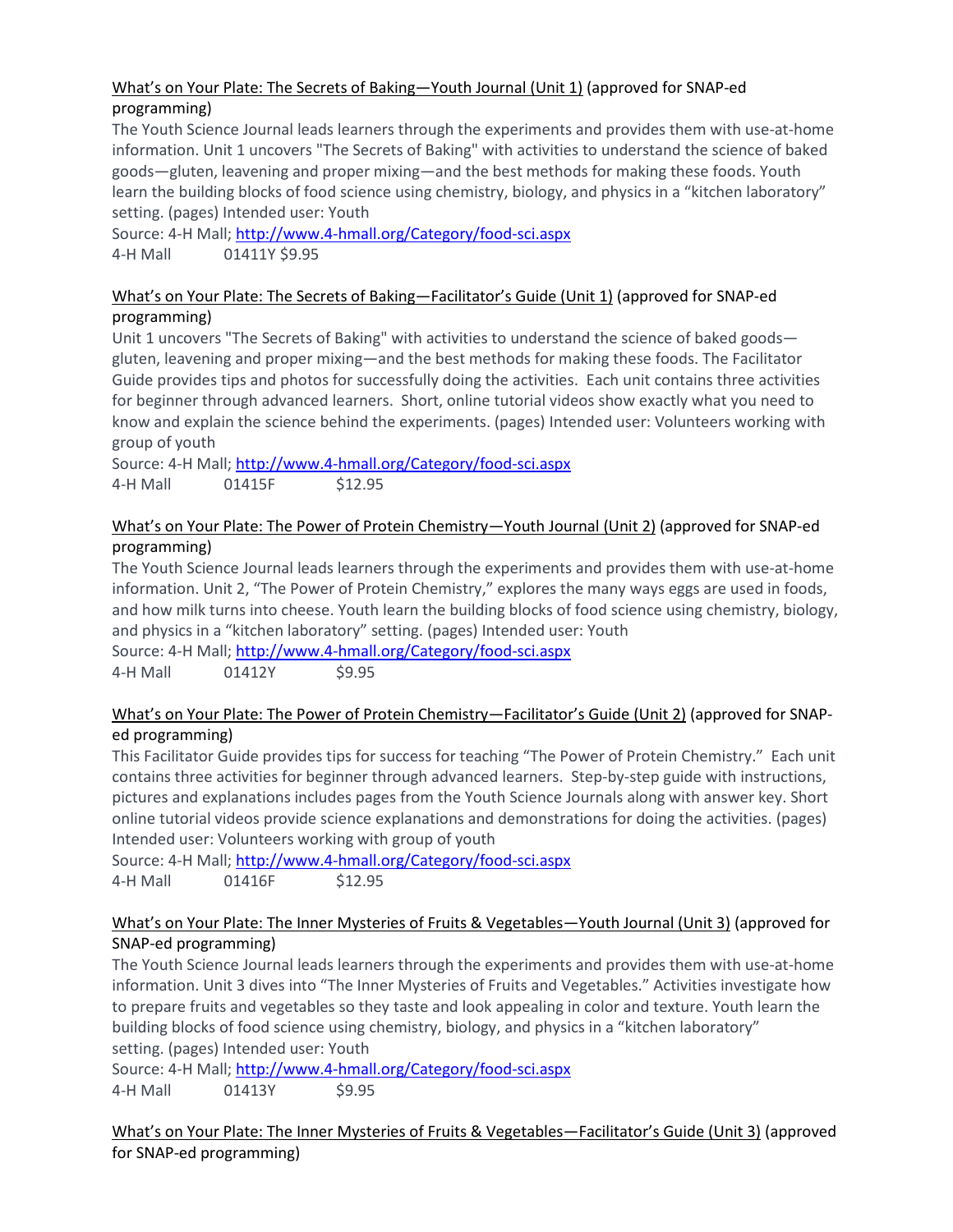This Facilitator Guide provides tips for success for teaching "The Inner Mysteries of Fruits and Vegetables." Each unit contains three activities for beginner through advanced learners. Step-by-step guide with instructions, pictures and explanations includes pages from the Youth Science Journals along with answer key. Short online tutorial videos provide science explanations and demonstrations for doing the activities. (pages) Intended user: Volunteers working with group of youth

Source: 4-H Mall;<http://www.4-hmall.org/Category/food-sci.aspx>

4-H Mall 01417F \$12.95

### What's on Your Plate: Be a Food Scientist—Youth Journal (Unit 4) (approved for SNAP-ed programming)

The Youth Science Journal leads learners through the experiments and provides them with use-at-home information. Unit 4, "Be a Food Scientist," lets learners look at a day in the life of a food scientist, as well as practice being one as they create a new beverage and learn a basic food science skill--

crystallization. Youth learn the building blocks of food science using chemistry, biology, and physics in a "kitchen laboratory" setting. (pages) Intended user: Youth

Source: 4-H Mall;<http://www.4-hmall.org/Category/food-sci.aspx> 4-H Mall 01414Y \$9.95

## What's on Your Plate: Be a Food Scientist—Facilitator's Guide (Unit 4) (approved for SNAP-ed programming)

This Facilitator Guide provides tips for success for teaching "Be a Food Scientist." Each unit contains three activities for beginner through advanced learners. Step-by-step guide with instructions, pictures and explanations includes pages from the Youth Science Journals along with answer key. Short online tutorial videos provide science explanations and demonstrations for doing the activities. (pages) Intended user: Volunteers working with group of youth

Source: 4-H Mall;<http://www.4-hmall.org/Category/food-sci.aspx> 4-H Mall 01418F \$12.95

### **Home Environment:**

State Contact: Kim Leger

### Manners: Facilitator's Lesson Plans

The lesson plans include: meeting & greeting; cell savvy; online etiquette; the "write" touch (thank you notes); set the table; mealtime manners; job seeking etiquette. Each lesson takes approximately 45-60 minutes to complete. Intended user: volunteer working with a group of youth in grades 4-12. Source: KY Cooperative Extension; Download at: Agent Resource Guide under "M"—Manners. See "Lesson Plans."

KYCES Download & print

### Home Environment: Facilitator's Lesson Plans

The lesson plans include: Texture as a design tool; Personalize your room with accessories—no sew pillow or picture frame; Let's have a party; Saying thank you; Mealtime manners; Learn to set the table. Each lesson takes approximately 45 minutes to complete. Intended user: volunteer working with a group of youth in grades 4-8.

Source: KY Cooperative Extension; Download at: Agent Resource Guide under "H"—Home Environment. See "Lesson Plans."

KYCES Download & print

### Home Environment 1: Exploring Your Home

This unit introduces youth to a variety of activities designed to make their homes more attractive and functional. Activities include using color and texture as design tools, organizing and personalizing their room, making a simple cloth article or wastebasket and applying a finish to a small wood item for their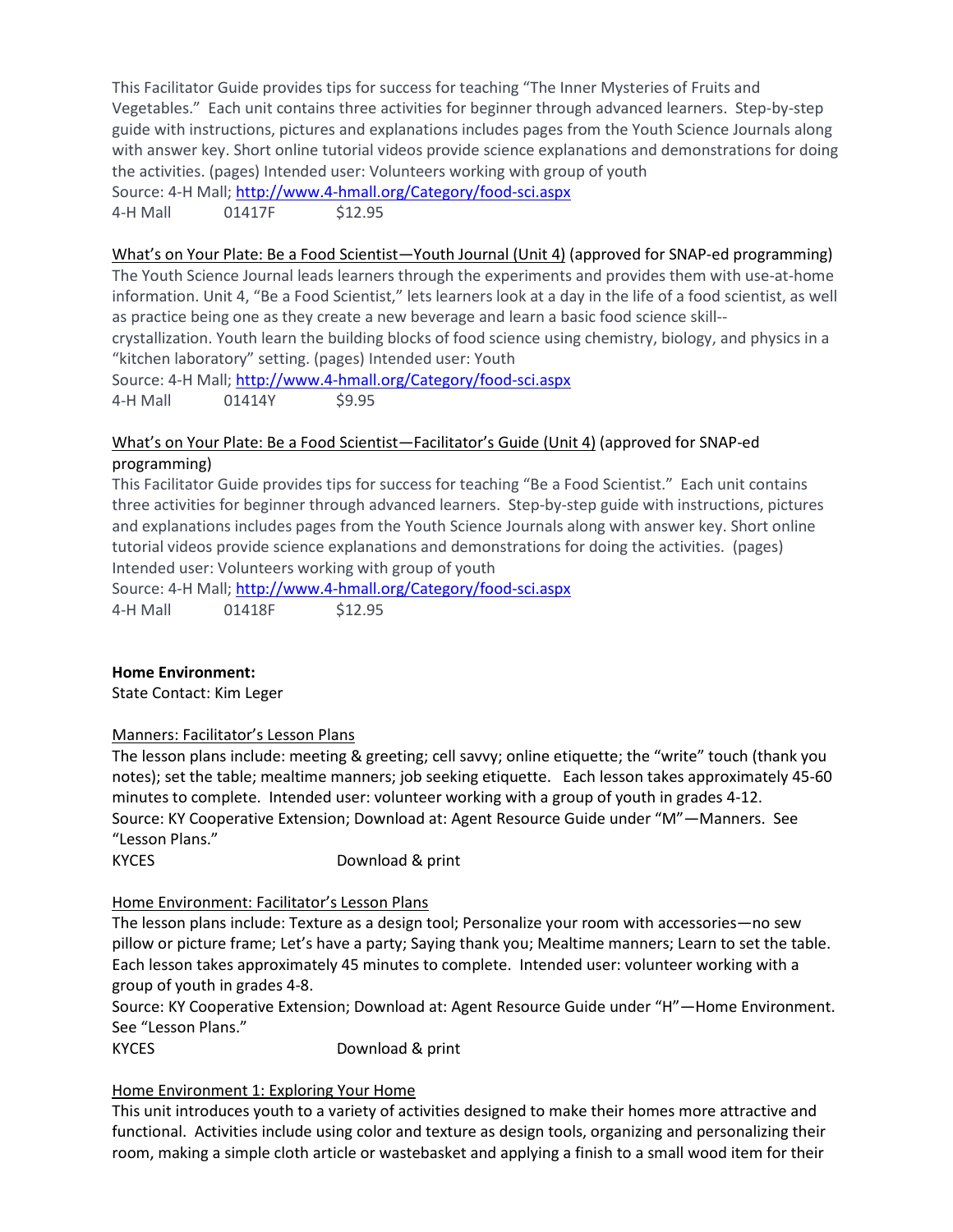home. (20 pages) Intended user: youth ages 9-10 Source: KY Cooperative Extension; Download at <http://www.ca.uky.edu/agc/pubs/4jb/4jb01po/4jb01po.pdf>

KY CES 4JB-01PO Download and print

## Home Environment 2: Living with Others

Unit 2 builds on the skills and concepts introduced in Unit 1. Activities include caring for the home, applying the elements of design through learning experiences and in creating accessories for the home, making pillows, refinishing wood furniture, creating desk accessories and more. (20 pages) Intended User: youth ages 11-12

Source: KY Cooperative Extension; Download at

<http://www.ca.uky.edu/agc/pubs/4jb/4jb02po/4jb02po.pdf> KY CES 4JB-02PO Download and print

## Home Environment 3: Where I Live

This unit provides opportunities for applying elements and principles of design in the home, creating and arranging accessories, restoring and recycling furnishings, and storage. (24 pages) Intended User: youth ages 13-14

Source: KY Cooperative Extension; Download at <http://www.ca.uky.edu/agc/pubs/4jb/4jb03po/4jb03po.pdf>

KY CES 4JB-03PO Download and print

## Home Environment 4: In My Home

Youth will learn more about their heritage and home, applying the concepts of design, creating fabric furnishings, making major home improvements, creating original designs for furnishings, and making wise decisions in household purchases. Youth are encouraged to plan, create, evaluate, and expand their knowledge through various learning experiences. (24 pages) Intended user: youth ages 14 and older.

Source: Kentucky Cooperative Extension Service; Download at <http://www.ca.uky.edu/agc/pubs/4jb/4jb04po/4jb04po.pdf> KY CES 4JB-04PO Download and print

### Home Energy Detectives

The 4-H Home Energy Detectives program will teach youth how they can be active participants in their home's energy management by learning how their home uses energy. Energy efficiency, energy conservation, home energy loads and phantom energy are program topics. An overview of the Home Energy Detectives program and how to access and use a free, online home energy self-assessment tool will be presented.

Intended user: volunteer working with a group of youth ages 9-18.

Source: UK Biosystems and Agriculture Engineering; Available in the Agent Resource Guide, under "H"— Home Environment

UK CES
Print files

**Needlework:** State Contact: Marjorie Baker

# Kentucky 4-H Needlework Notebook

This notebook (or CD) includes overviews and project guides for knitting, crochet, embroidery, lacework (tatting), needlepoint, and quilting (machine quilting and hand quilting). "How to" instructions and practice projects are included for each needlework category, as well as patterns for projects and/or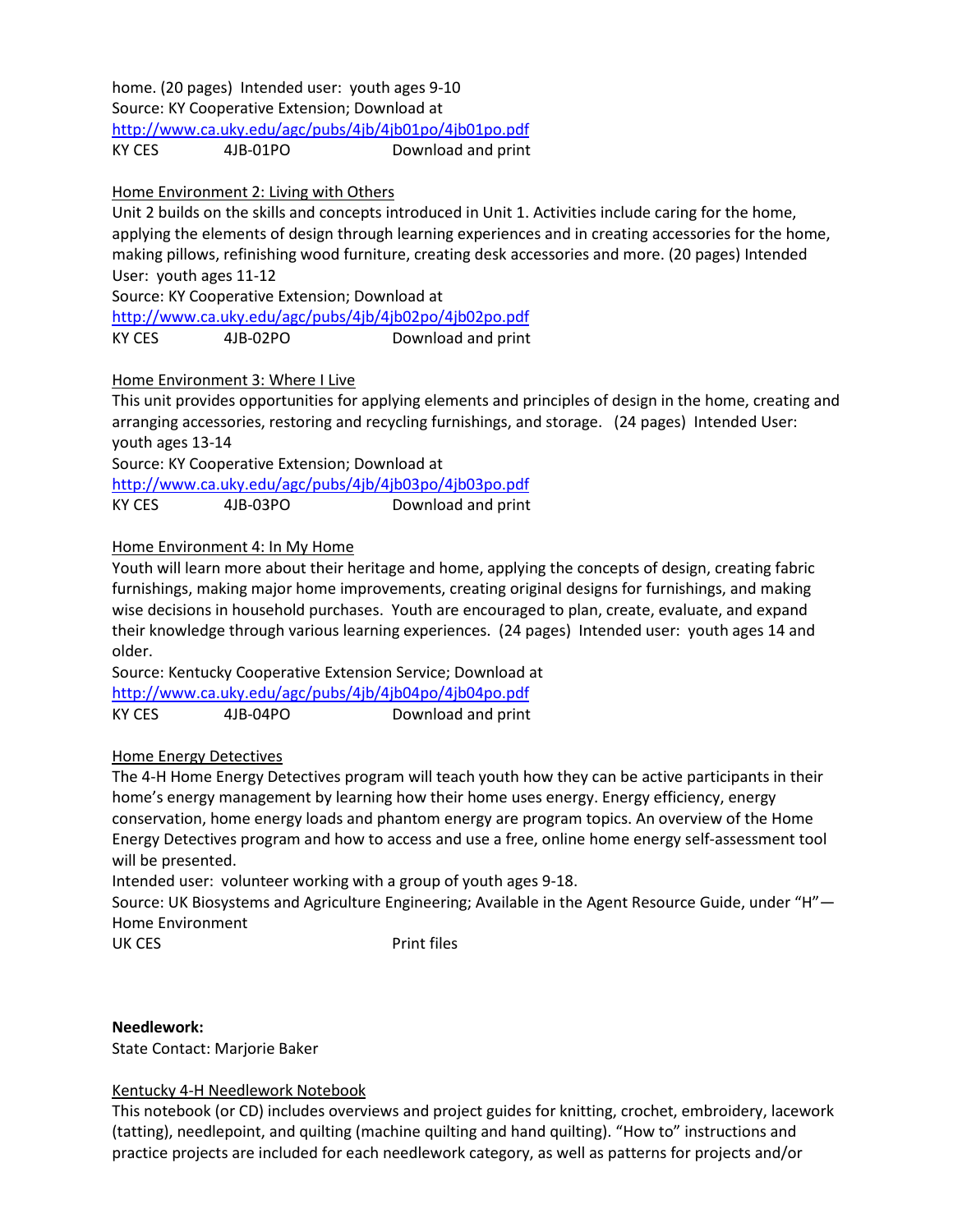suggested projects and resources. Information is provided on setting up successful project meetings and teaching needlework to young people. Notebooks were distributed during in-service training in 2004 and 2005.

A disk of all resources in the notebook is available from Marjorie Baker. Although the entire notebook is not available for download from the web, the following pieces are:

- **Needlework Member Project Book: Crochet** (10 pages)—KY CES 4JF-10PA; Download at <http://www.ca.uky.edu/agc/pubs/4jf/4jf10pa/4jf10pa.pdf>
- **Needlework Member Project Book: Embroidery** (11pages)—KY CES 4JF-11PA; Download at <http://www.ca.uky.edu/agc/pubs/4jf/4jf11pa/4jf11pa.pdf>
- **Needlework Member Project Book: Knitting** (11 pages)—KY CES 4JF-13PA; Download at <http://www.ca.uky.edu/agc/pubs/4jf/4jf13pa/4jf13pa.pdf>
- **Needlework Member Project Book: Quilting** (18 pages)—KY CES 4JF-12PA; Download at <http://www.ca.uky.edu/agc/pubs/4jf/4jf12pa/4jf12pa.pdf>
- **Needlework Member Project Book: Tatting** (8 pages)—KY CES 4JF-15PA; Download at <http://www.ca.uky.edu/agc/pubs/4jf/4jf15pa/4jf15pa.pdf>

Intended user: volunteers working with youth Source: Kentucky Cooperative Extension Service. Download and print. KY CES Download

## **Sewing:**

State Contact: Marjorie Baker

## Style Engineers

This web based curriculum is a program designed for youth who love fashion. Science, technology, engineering and math are part of the process of fashion design. The activities are designed to explore the science and technology of fashion. Segments include: marvelous materials, movement improvement, pattern making, we the engineers, and smart clothing. Intended user: Activities for youth are located under the tab, "Young Designers." Resources for leaders working with youth are located under the tab, "Leaders."

Source: Cornell University and the University of Minnesota; Access at:<http://styleengineers.org/> Web Mexico Access online at:<http://styleengineers.org/>

# Keeping 4-H in Stitches: KY 4-H Sewing Project Notebook or CD

The notebook (or CD) includes the sewing curriculum updated in 2004. It contains overviews and project guides for five (5) junior sewing units and eight (8) senior sewing units. Youth may construct clothing and non-clothing items. Information sheets (files) include: patterns for practice projects and non-clothing items, tips on how to teach sewing, reproducible activity pages, forms required for sewing related events, and information on how to put on a fashion revue and sewing skill-a-thon, and evaluation forms used for judging. Every county received the CD in September 2004.

Although the entire notebook is not available for download from the web, the following pieces are:

- **4-H Sewing Leader's Guide** (Overview) (6 pages)—KY CES 4JD-01LA; Download at <http://www.ca.uky.edu/agc/pubs/4jd/4jd01lb/4jd01lb.pdf>
- **Sewing Series: Sewing Record** (2 pages)—KY CES 4JD-01RO; Download at <http://www.ca.uky.edu/agc/pubs/4jd/4jd01ro/4jd01ro.pdf>
- **Sewing Series: Skills to Learn-Junior Level** (2 pages)—KY CES 4JD-01SO; Download at <http://www.ca.uky.edu/agc/pubs/4jd/4jd01sa/4jd01sa.pdf>
- **Sewing Series: Skills to Learn-Senior Level** (4 pages)—KY CES 4JD-02SO; Download at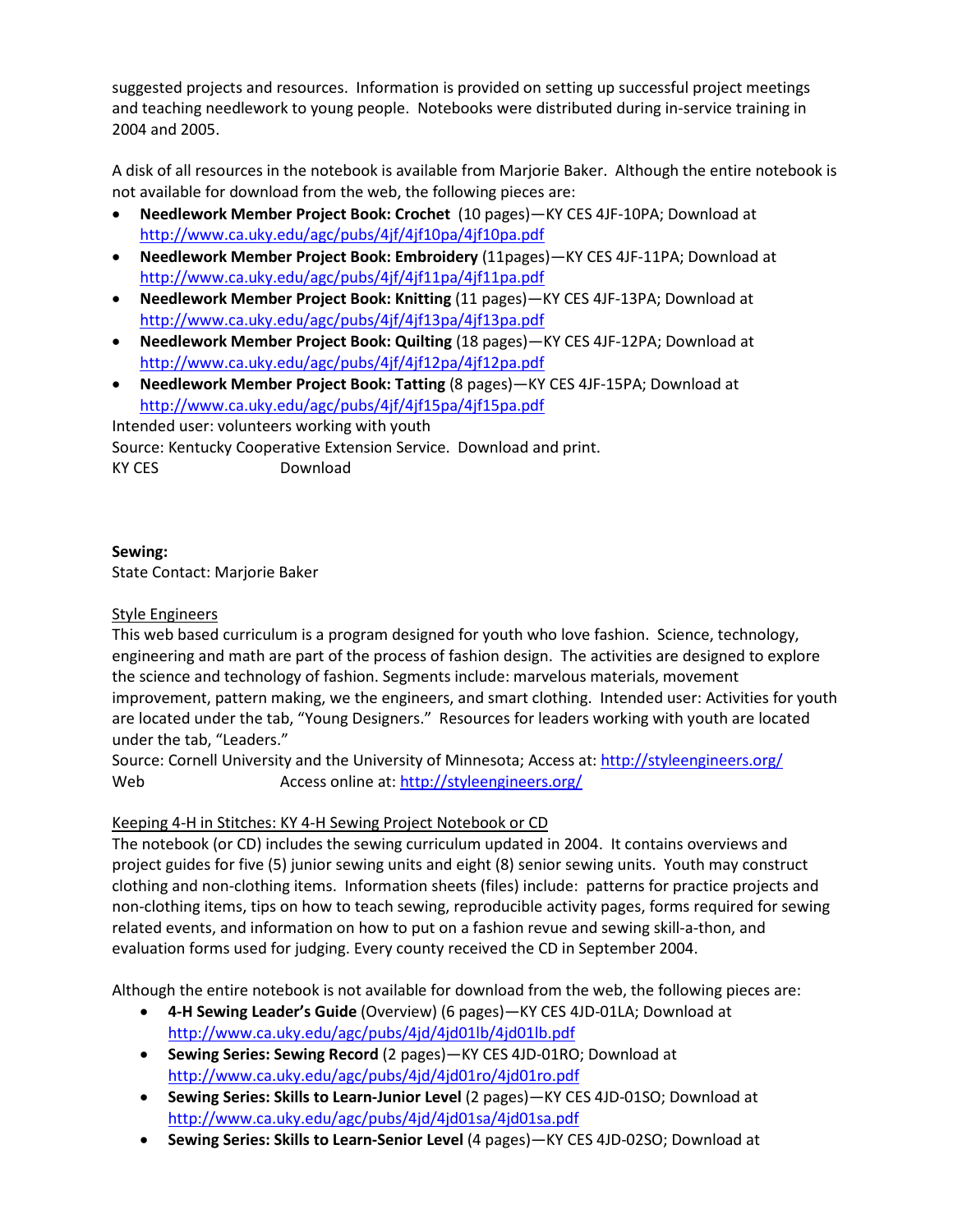<http://www.ca.uky.edu/agc/pubs/4jd/4jd02so/4jd02so.pdf>

- **4-H Junior Sewing Project Book** (57 pages)—KY CES 4JD-01PB; Download at <http://www.ca.uky.edu/agc/pubs/4jd/4jd01pb/4jd01pb.pdf>
- **4-H Senior Sewing** (20 pages)----KY CES 4JD-02PA

Intended user: volunteers working with youth

Source: Kentucky Cooperative Extension Service; Download and print.

KY CES CFH 0005 Download and print

# **Up Cycle It**

This project guide encourages youth to turn discarded or out of style garments into current fashions. (1 page) Target audience: youth, ages 9-18 who have already learned to sew Source: Kentucky Cooperative Extension Service; Download at: [http://4-h.ca.uky.edu/sites/4](http://4-h.ca.uky.edu/sites/4-h.ca.uky.edu/files/upcycle_project_jr_and_sr.pdf) [h.ca.uky.edu/files/upcycle\\_project\\_jr\\_and\\_sr.pdf](http://4-h.ca.uky.edu/sites/4-h.ca.uky.edu/files/upcycle_project_jr_and_sr.pdf) KY CES Download and print

# Steam Clothing 1 FUNdamentals

This curriculum is a combined leader/youth guide. The leader is permitted to copy the pages marked with **orange** corners and give them to youth to complete as part of the activities. In this project, youth will gather the tools they'll need to learn to sew, understand textiles through fun science experiments, learn beginning math and engineering techniques in clothing construction, and take their skills to the next level by investigating businesses, doing service learning projects, and modeling. The book introduces youth to the idea of a portfolio to document their work and track their progress as sewers by creating samples. (161 pages) Intended user: volunteers working with youth in roughly grades 3-5 who are learning to sew

Source: National 4-H Supply Service. Order online at: [www.4-hmall.org/](http://www.4-hmall.org/) or phone: (301) 961-2934 N4-HS #4H2210 \$12.95

# Steam Clothing 2 Simply Sewing

This curriculum is a combined leader/youth guide. The leader is permitted to print/copy the pages marked with **blue** corners and give them to youth to complete as part of the activities. In this project, youth will prepare for more advanced sewing techniques and projects, conduct more advanced textile science experiments, focus on advanced engineering techniques, add finishing touches and style to garments, and market and calculate prices of products. Simply Sewing builds upon the skills learned in FUNdamentals and continues the development of the portfolio. (198 pages) Intended user: volunteers working with youth in roughly grades 5-7 who are learning to sew

Source: National 4-H Supply Service. Order online at: [www.4-hmall.org/](http://www.4-hmall.org/) or phone: (301) 961-2934 N4-HS #4H2220 \$12.95

# Steam Clothing 3 A Stitch Further

This curriculum is a youth guide so each member should have a personal copy. In STEAM Clothing 3: A Stitch Further, youth will learn the advanced, couture techniques used by designers to create unique garments. Youth will take the science of textiles a step further, and learn to sew garments with challenging patterns and fabrics, couture sewing techniques, and how to sell your professional-looking garments and accessories. This curriculum is a youth guide, with pages for youth to complete as part of the activities. A Stitch Further builds upon the skills developed in Simply Sewing and FUNdamentals and continues the development of the portfolio. (172 pages) Intended user: youth in roughly grades 7-12 who are learning advanced sewing skills.

Source: National 4-H Supply Service. Order online at: [www.4-hmall.org/](http://www.4-hmall.org/) or phone: (301) 961-2934 N4-HS #4H2230 \$12.95

Steam Clothing: Maker's Guide to Sewing Stuff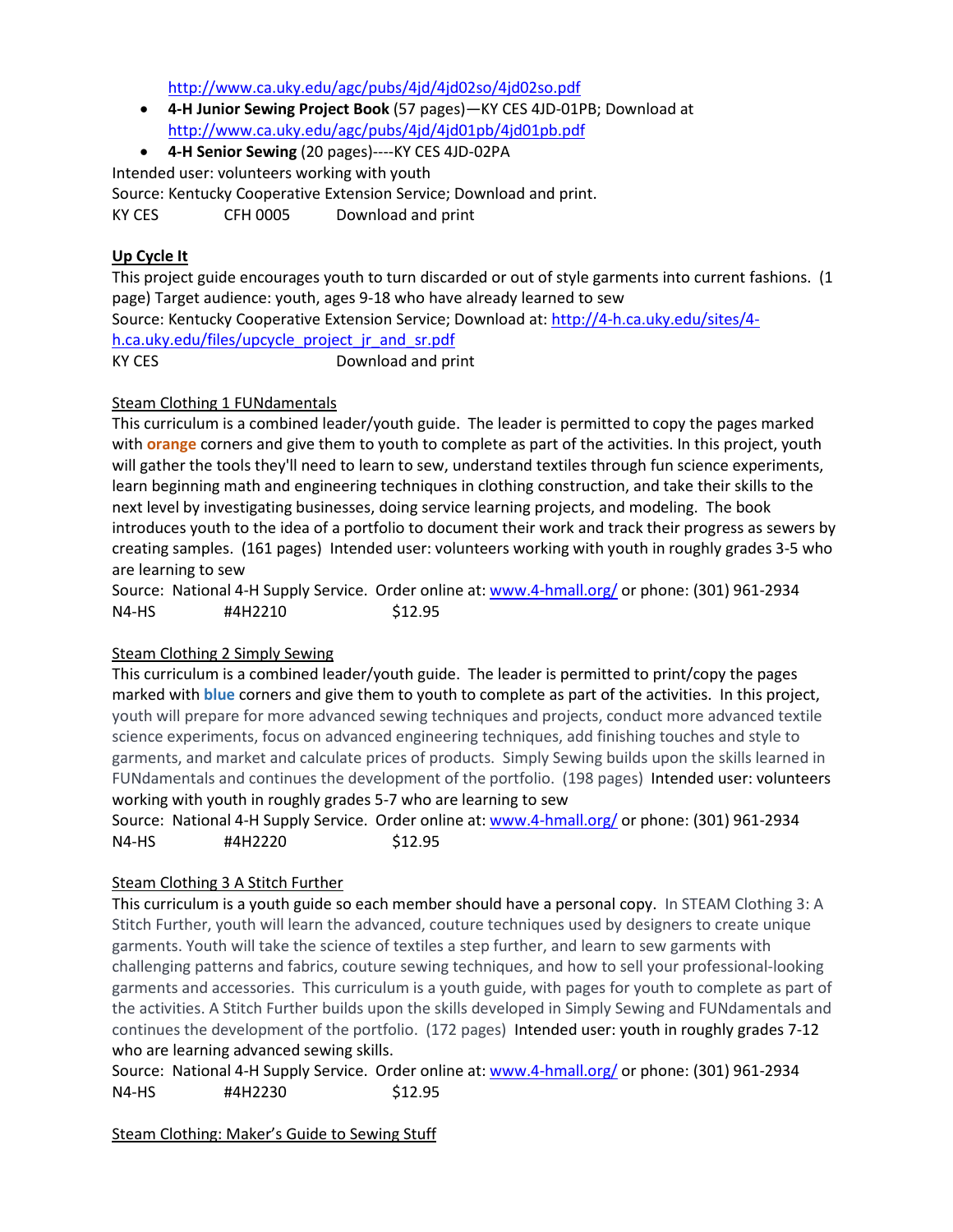This curriculum is a youth guide so each member may want a personal copy. If youth are meeting in a group setting, be sure to have reference copies of this book, along with STEAM Clothing 1: FUNdamentals & STEAM Clothing 2: Simply Sewing. In A Maker's Guide to Sewing Stuff, youth will use the skills learned in STEAM Clothing 1 & 2 to make stuff! Youth will create items to use and wear while they practice their beginning sewing skills. Activities in this manual are for beginning and intermediate sewers looking to improve their skills before progressing into using patterns to make garments. Activities in this youth manual include step-by-step instructions to draw patterns, cut fabric, and sew simple items. There are helpful pictures and illustrations for each activity to guide youth as they make stuff. (75 pages) Intended user: youth in roughly grades 3-7 who are learning advanced sewing skills. Source: National 4-H Supply Service. Order online at: [www.4-hmall.org/](http://www.4-hmall.org/) or phone: (301) 961-2934 N4-HS #4H2240 \$12.95

## Steam Clothing Activity Manual: Beyond the Needle

In Beyond the Needle, youth will learn all about the 'A' in STEAM Clothing -- the Art! Youth will learn the design basics and create a portfolio to exhibit samples made to practice specific techniques. Then, youth will be able to create their own embellishments and treatments on garments. Activities allow youth to experiment with elements and principles of design on clothing, by learning to: stitch, paint, stamp, stencil, dye, tie dye, batik, ice-dye, oatmeal dye, rust dye, bleach, age, apply 3-D items, ruffle, smock, pleat, tangle, texture, applique, and bead. The manual is great for youth who love art! This manual includes activities for three skill levels: beginner, intermediate, and advanced. (138 pages) Intended user: youth in roughly grades 3-12 and volunteers working with a group of youth. Source: National 4-H Supply Service. Order online at: [www.4-hmall.org/](http://www.4-hmall.org/) or phone: (301) 961-2934 N4-HS #4H2250 \$12.95

### **Workforce Preparation & Career Exploration:**

State Contact: Chuck Stamper

# Open Your Eyes to the World of Work

Youth explore careers in government, education, infrastructure, natural resources, and business/ industry in their own community. They conduct a telephone interview with a person working in a field of interest to them. This WorkBook may be completed by an individual member with the help of a mentor or in a group setting. (16 pages) Target audience: youth in grades 4 or 5 Source: KY Cooperative Extension; Download at

<http://www.ca.uky.edu/agc/pubs/4ec/4ec01pa/4ec01pa.pdf>

KY CES 4EC-01PA Order at no charge or download\*

# The World of Work: Scope It Out

Youth investigate skills used in specific jobs and use communication skills to make arrangements for and complete a shadowing experience. Youth examine foundation skills and competencies needed by workers and explore post-secondary education options in Kentucky. This WorkBook may be completed by an individual member or in a group setting. The Reality Store simulation is a supplemental activity to this WorkBook. (16 pages) Target audience: youth in middle school

Source: KY Cooperative Extension; Download at

<http://www.ca.uky.edu/agc/pubs/4ec/4ec02pa/4ec02pa.pdf>

KY CES 4EC-02PA Order at no charge or download\*

# Jump Start for Job Seekers

Youth learn to fill out a job application, write a letter of application and resume, practice basic interview skills and workplace etiquette. The WorkBook offers practical advice on how to look for, find, and keep a job. This WorkBook may be completed by an individual member with the help of a mentor or in a group setting. (24 pages) Target audience: youth in high school